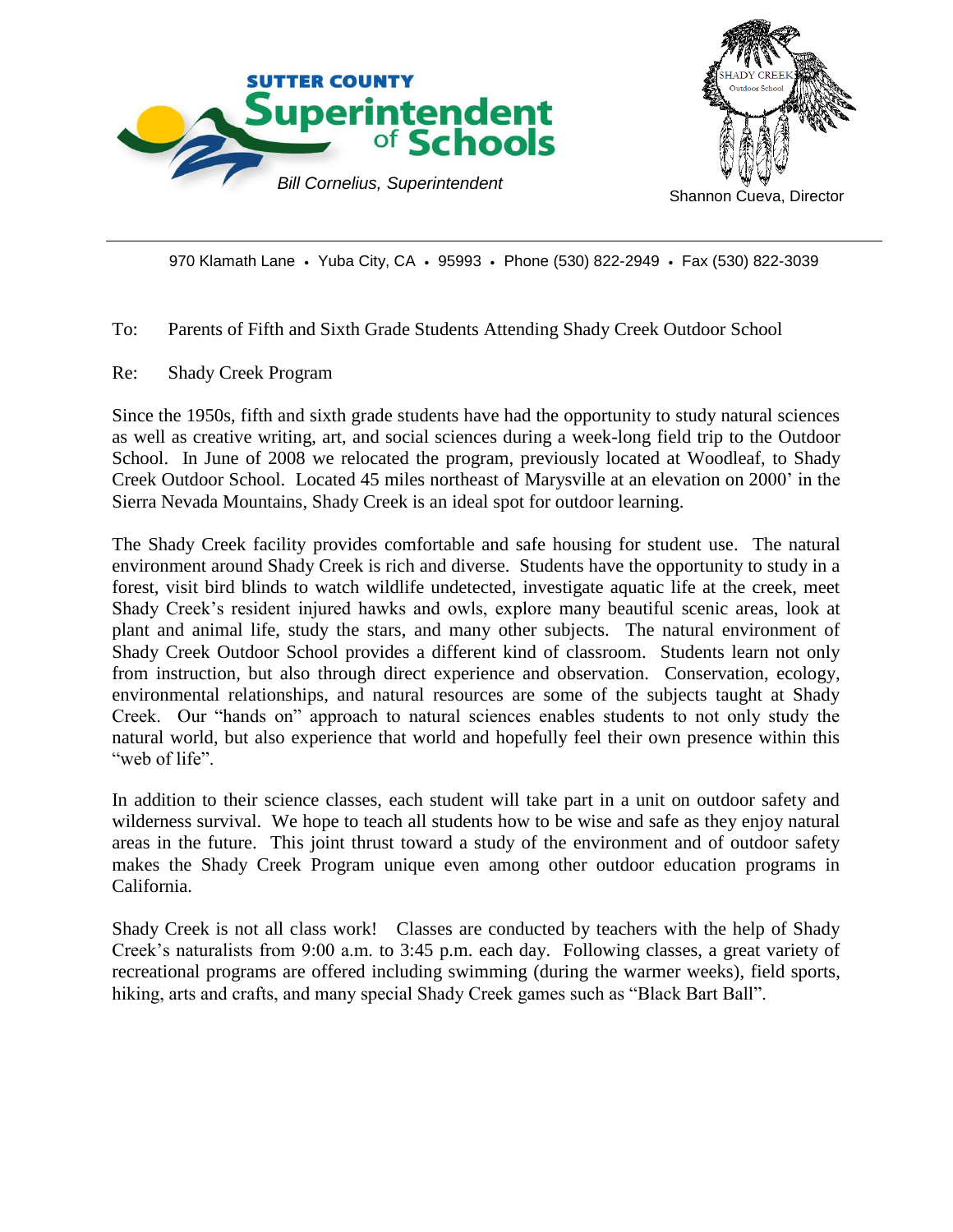Beyond the academic learning, a week at Shady Creek away from home in a new environment provides a unique opportunity for students to learn about themselves and human relationships. As the students live and work together, guided by their teachers and counselors, they are responsible for their behavior, making friends, helping to keep their cabin neat and clean, making their beds, setting tables, and other chores. These daily chores and challenges have proven to be a valuable educational experience for attending pupils. Year after year, our evaluations from pupils and teachers indicate their trip to Shady Creek is one of the high points of their entire school experience.

Attached you will find several forms. Look these over carefully and use them to help your child prepare.

- Program Details Clothing Checklist
- Goals and Objectives

On the Clothing Checklist, particular attention is called to the need for warm and waterproof clothing such as boots, raincoats and hats. The weather in the mountains is unpredictable. One day the sun shines and the next day it rains! We are well equipped with warm cabins and indoor meeting rooms for the program, but pupils should all be well prepared to walk to dinner in the rain and not end up soaked! Some families prefer to borrow such clothing rather than buy it. We also have had some reports that practically new boots and coats have been found in rummage sales, flea markets, garage sales, etc. Some of the stores that deal in used clothing like Goodwill and the YMCA Shop can also help equip children very reasonably. Families who do not ordinarily need clothes such as this for living in the valley should start early acquiring the needed items for their boys and girls.

All of us at Shady Creek are looking forward to having your child's class with us for a wonderful week studying nature. If you have any questions about the program, feel free to contact you child's teacher or principal.

#### **Writing to your child while he/she is at camp:**

Please write to your child at Shady Creek. The kids love to get mail! You must mail your letters by Tuesday to be sure they are received by Thursday. Students leave before the mail arrives on Friday. Letters arriving late will **not** be returned to the senders. Don't mail your letter too early. Letters that arrive the week before your child attends Shady Creek might be sent home by mistake. In most cases it only takes 2 days for mail to reach Shady Creek.

> **ADDRESS: Student Name c/o Teacher's Name, Student's School Shady Creek Outdoor School 18601 Pathfinder Way Nevada City, CA 95959**

**Please do not send letters to our Yuba City office. They will not reach Shady Creek in time to give to students and will not be returned to sender**. If sending items express mail – please waive the signature.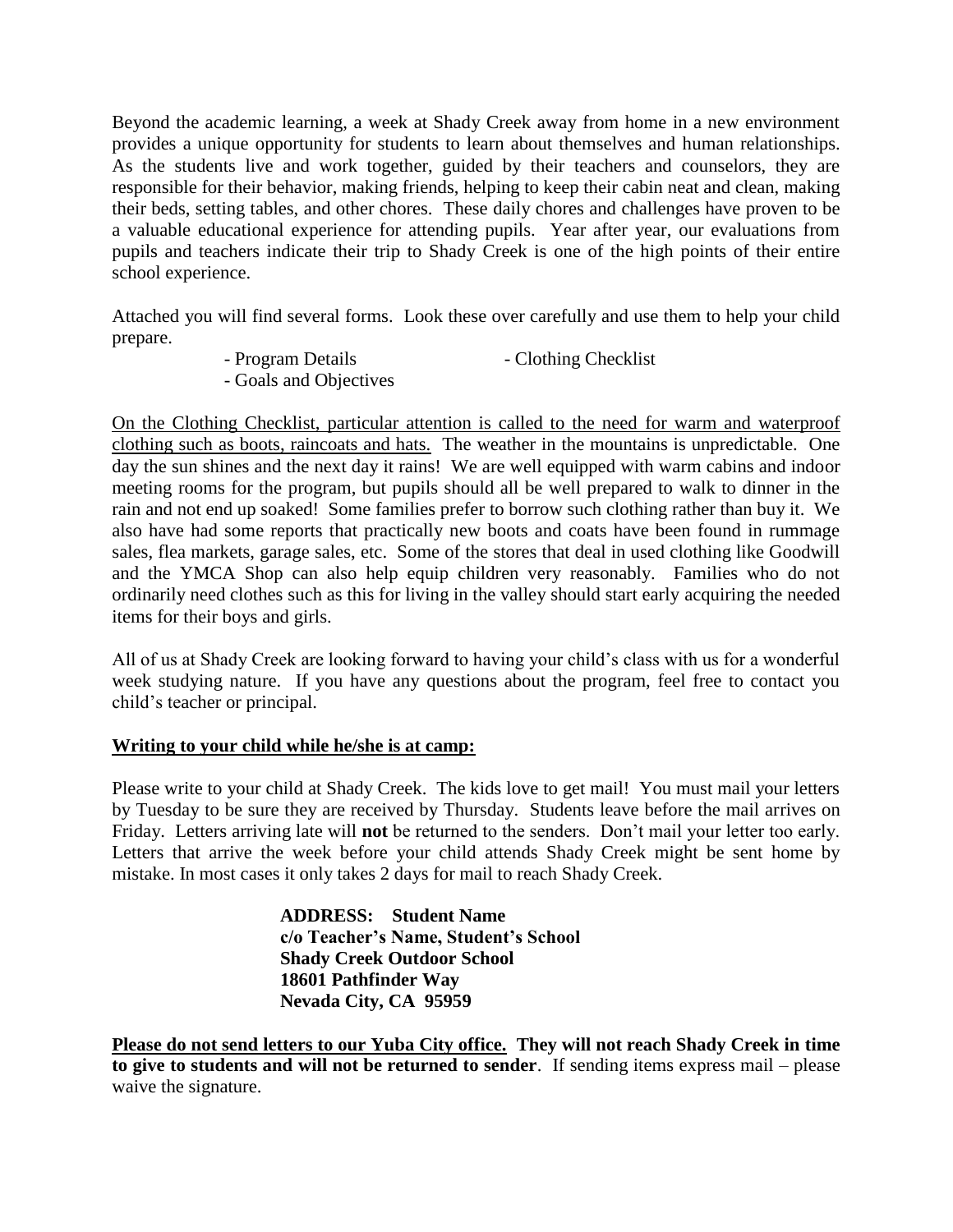## **PROGRAM DETAILS**

#### **ARRIVAL AND DEPARTURE**

Pupils arrive at Shady Creek between 10:00 a.m. and 11:00 a.m. on Monday of their week. They will leave to return home at 10:30 a.m. on Friday. There will be approximately 180 pupils at Shady Creek each week. Your child's school principal will give you the exact departure and return times.

#### **TYPICAL SCHEDULE**

| Everybody up, clean cabins | $4:00$ p.m. | Recreation             |
|----------------------------|-------------|------------------------|
| <b>Breakfast</b>           | $5:00$ p.m. | To cabins, clean up    |
| Classes start              |             | for dinner, showers    |
| Classes end                | $6:15$ p.m. | Dinner                 |
| Lunch                      |             |                        |
| Music                      | $7:30$ p.m. | <b>Evening Program</b> |
| Classes start              | 8:30 p.m.   | To cabins, prepare     |
| Classes end                |             | for bed                |
| Snack                      | $9:15$ p.m. | Lights out             |
|                            |             |                        |

#### **REFUNDS**

Shady Creek does not issue reimbursements or credit schools for students who are sent home because of illness, disciplinary issues, or any other situation that may require your child to leave Shady Creek early.

#### **MONEY**

Pupils are asked NOT to bring any money with them. There is nothing to buy and those that do bring money sometimes lose it.

#### **VISITS**

If parents want to visit Shady Creek, such arrangements can be made. Parents must visit during the time our school program is operational (Monday through Thursday) and arrange the visit ahead of time with their school principal. It is best to visit during a week when your child is not in residence. We have a small problem of homesickness that, although it affects only a few children, is difficult for those children to handle. If parents visit while their pupils are in residence, homesickness may occur and be difficult to overcome.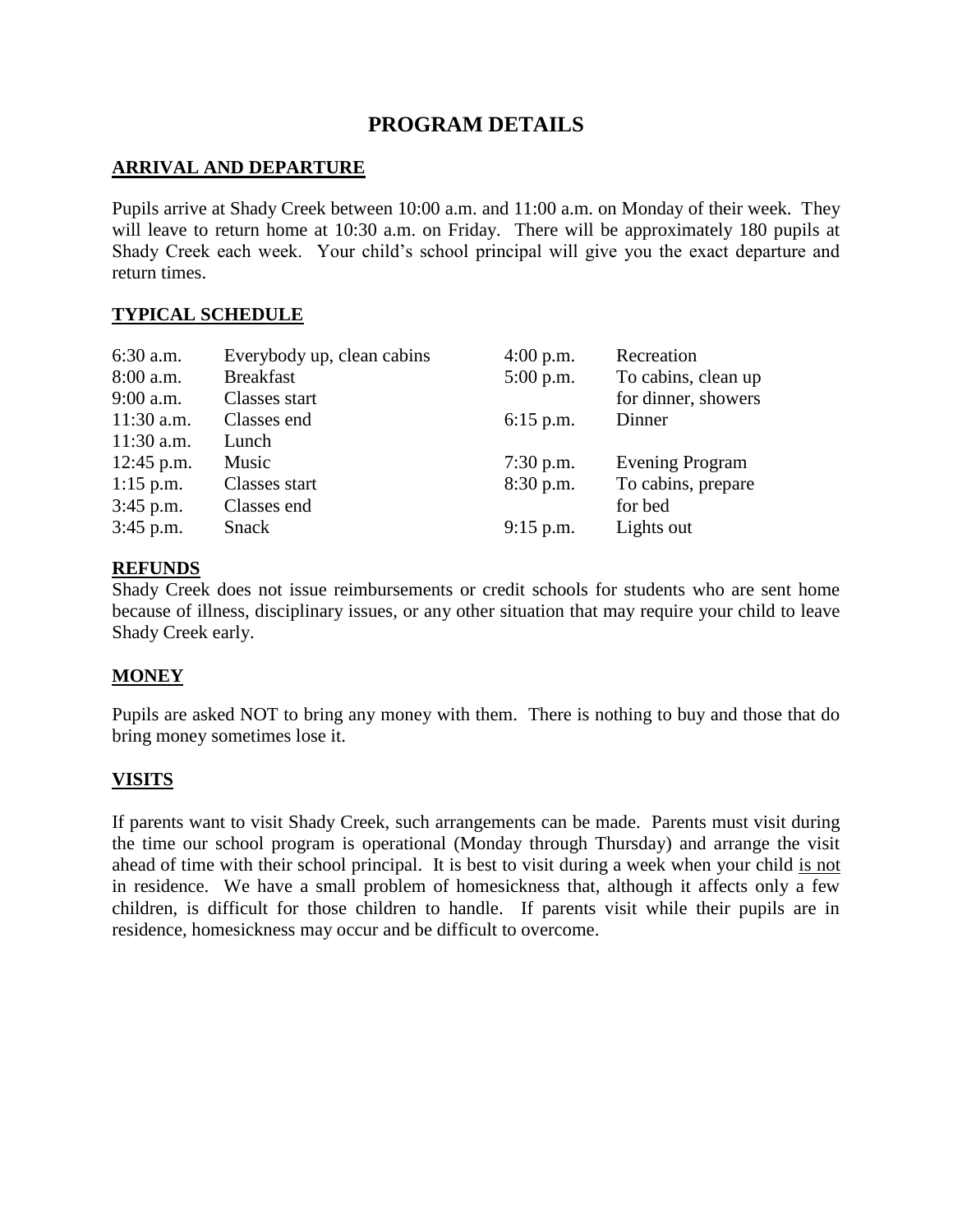## **PROGRAM GOALS AND OBJECTIVES**

Specific goals and objectives have been written for each class activity offered at Shady Creek. These are given to all classroom teachers to help them prepare students for a successful learning experience. If you would like to see a copy of these detailed goals and objectives, contact your school.

Primary program goals and learning concepts are summarized below to help give parents an accurate overall picture of the Shady Creek Program. It might be fun to review and discuss some of these concepts with your child after she/he returns from Shady Creek.

## **PROGRAM GOALS**

- 1. To develop in each individual heightened observation skills to more fully observe and appreciate the beauty and diversity of the natural environment.
- 2. To develop in each individual a feeling of personal responsibility to help preserve, conserve, and enhance our environment.

3. To develop in each individual a feeling of self-confidence and self-acceptance. To promote cooperation among all students and appreciation for the uniqueness of others.

## **SUB-GOALS**

- 1. To facilitate interaction between pupils, teachers, and professional naturalists.
- 2. To provide guidance and understanding as the pupil is placed in a new social environment and adjusts to: (a) living with new friends, (b) being away from home, (c) relating to school connected adults as friends and guests, (d) eating food other than what may be usual at the family table, and (e) getting information first hand by doing.
- 3. To heighten appreciation for all living things and for the beauty of our environment; to provide the opportunity to become absorbed in learning without rushing to another learning.
- 4. To stimulate the pupil to learn form the model set by adults in the dining room, on hikes, in classes, at campfires, at study areas, and in recreation. Models include adults showing kindness, tolerance, eagerness to learn, unselfishness and other valued behavior traits we wish children to adopt.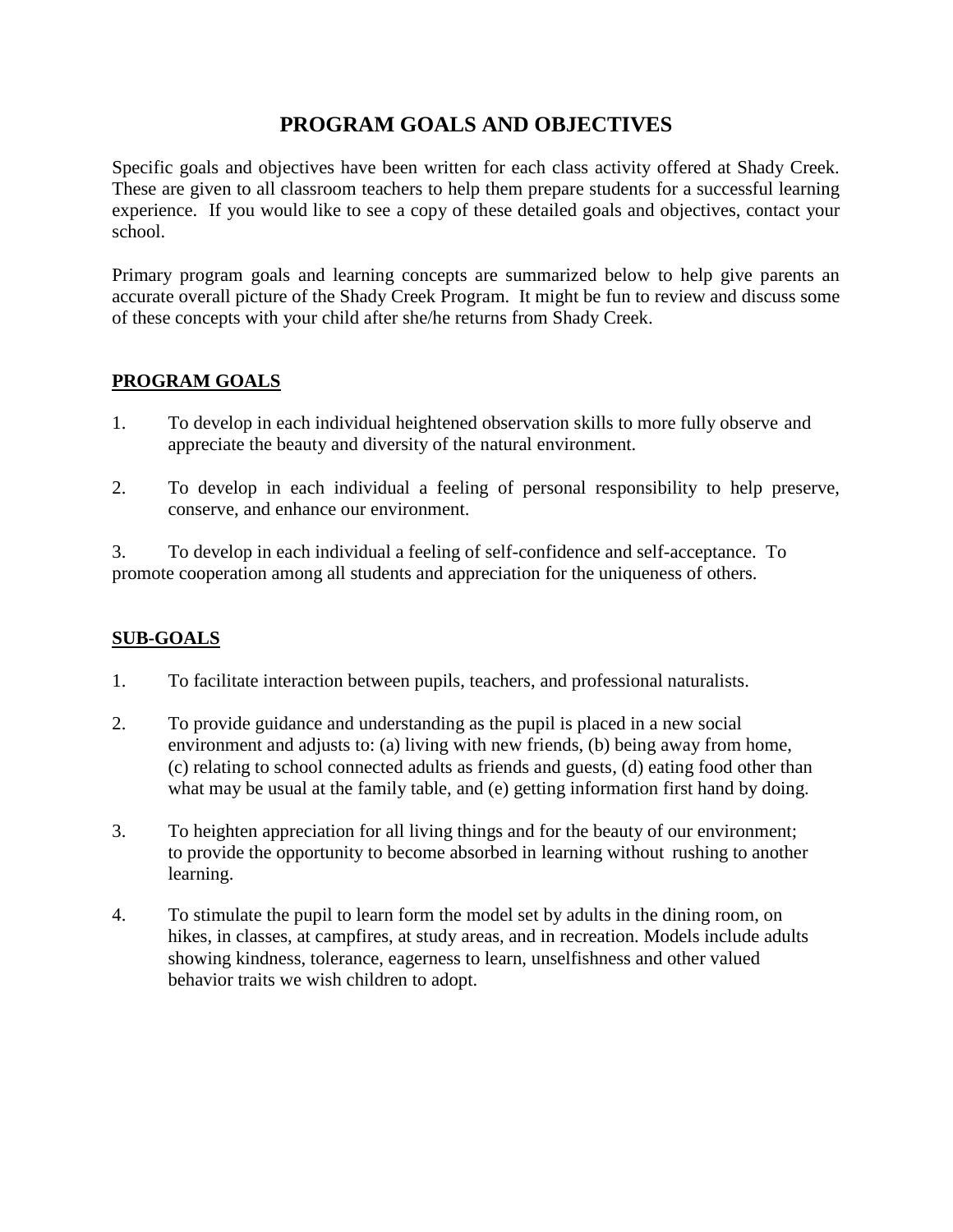## **LEARNING CONCEPTS (OBJECTIVES)**

- 1. Wilderness Survival: Students learn the basics essential to surviving in the wilderness if they were ever lost or injured: (a) Tell someone where you are going before you leave, (b) if lost, don't panic, stay calm and stay put, (c) Purify water and don't worry about food, (d) Find or build shelter, (e) Start to signal for help, (f) Carry a survival kit.
- 2. Changes: All things are constantly changing. Students learn to recognize natural changes and changes caused by people and understand their consequences and importance. Seasonal change, erosion, plant succession, decomposition, geologic history, and people's past and present use and affect on the environment are examples of changes.
- 3. Adaptations: All living plants and animals have structures and behaviors that help them survive in their environment. For example, animals have adaptations to help protect them, obtain food, water and air, stay warm, move around, and reproduce. When a change happens in an environment, the organisms best adapted to the new change will be the most likely to survive.
- 4. Relationships: The interdependence of all things within an environment, food webs and chains, and basic ecology are taught. Students learn how organisms depend on, affect, or compete with other organisms and how an environment functions as a cohesive whole.
- 5. Cycles and Recycling: All natural things are part of a cycle. Water cycles, rocks and soil cycles, and energy flows and cycles are used as examples to teach this concept. Recycling our natural resources is also discussed and demonstrated.
- 6. Conservation: The wise use and management of our natural resources is emphasized and taught.
- 7. Observation Skills: Noticing similarities and differences, learning how to identify plants and animals, and increasing the use of all the senses to heighten awareness are all parts of teaching the concept of observation.
- 8. Appreciation: Developing a respect for life and taking the time to notice and appreciate our surroundings is emphasized.
- 9. Ecological Responsibility: Personal choices do make an impact on our environment. Ideas and actions are shared to help students realize what they can individually do to make a positive impact on the environment.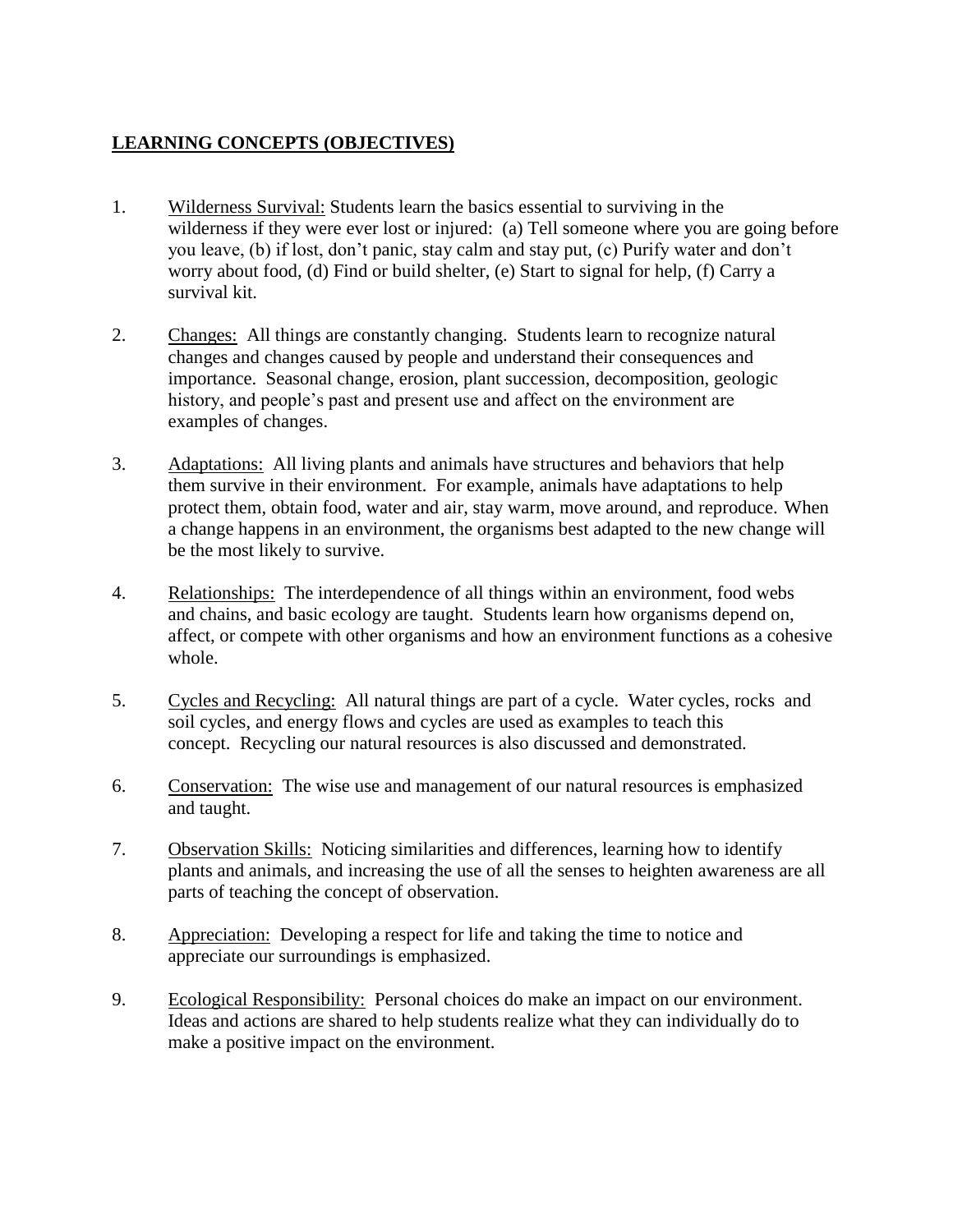#### **SHADY CREEK CHECKLIST**

#### **BE SURE YOUR NAME AND SCHOOL NAME ARE ON ALL IMPORTANT ITEMS**

EVERYONE SHOULD BE WELL PREPARED FOR COLD, WET WEATHER, JUST IN CASE.

#### YOU ARE ALLOWED TO TAKE ONE SUITCASE AND ONE BEDROLL

If you do not own adequate shoes, boots or other waterproof clothing, you may be able to borrow some for this week. Proper clothing is extremely important! A well-prepared student will not be a cold, sorry one! You must know how to pack your suitcase and roll your bedroll. You will have to do this for yourself on the return trip.

#### **PUPILS: YOU MAY USE THIS LIST TO INVENTORY THE ITEMS YOU TAKE TO SHADY CREEK. CHECK AGAINST THE LIST WHEN YOU LEAVE SHADY CREEK TO RETURN HOME.**

#### ESSENTIAL ITEMS

| 1 sleeping bag or 2 warm blankets<br>1 pillow and pillow case              |                                                                                                           |
|----------------------------------------------------------------------------|-----------------------------------------------------------------------------------------------------------|
| 2 towels, 1 wash cloth                                                     |                                                                                                           |
| 1 cup for drinking water in the cabin                                      | THIS IS AN OUTDOOR PROGRAM. COME                                                                          |
| 1 toothbrush                                                               | PREPARED FOR WET, COLD WEATHER EVEN                                                                       |
| 1 tube of toothpaste; chapstick                                            | THOUGH IT IS NICE IN THE VALLEY. THE                                                                      |
| 1 bar of soap, shampoo                                                     | WEATHER CHANGES QUICKLY IN THE                                                                            |
| 1 comb                                                                     | <b>MOUNTAINS.</b>                                                                                         |
| 1 box of Kleenex or 4 handkerchiefs                                        |                                                                                                           |
| <b>HEAVY &amp; WARM</b> jacket or coat                                     |                                                                                                           |
| Sweater (wool if possible--it's warmer than anything else, even when wet!) |                                                                                                           |
| Boots (Important--break shoes and boots in and waterproof them)            |                                                                                                           |
| Shoes (tennis shoes or everyday comfortable walking shoes)                 |                                                                                                           |
| Warm shirts                                                                |                                                                                                           |
| Undershirts or T-shirts                                                    |                                                                                                           |
| Underpants                                                                 |                                                                                                           |
| Socks (2 wool pairs if possible, plus regular socks)                       |                                                                                                           |
| Head covering (wool hat, cap, rain hat, hood--something to keep head dry)  |                                                                                                           |
| Sleeping garment                                                           |                                                                                                           |
| Tough trousers (jeans, Levis), shorts (for hot weather months)             |                                                                                                           |
| Swim suit (cut-offs are not allowed in the pool--the pool opens in May)    |                                                                                                           |
| Gloves or mittens (waterproof if possible and/or wool)                     |                                                                                                           |
| Pencils, notebooks, envelopes, stamps                                      |                                                                                                           |
|                                                                            | Waterproof raincoat or poncho (or a large plastic garbage bag with holes cut for arms & head can be used) |
| Flashlight                                                                 |                                                                                                           |
| Canteen or water bottle                                                    |                                                                                                           |
| Non-Chemical Mosquito Repelent                                             |                                                                                                           |

The following items **may** be taken, but are not required:

| <b>Books</b>    | Hand lotion                                                    | Film                                    |  | Canteen                            | Sunscreen |                    |
|-----------------|----------------------------------------------------------------|-----------------------------------------|--|------------------------------------|-----------|--------------------|
| Cameras         | Hair brush                                                     | Musical instrument<br><b>Binoculars</b> |  |                                    |           |                    |
|                 | The following items are <b>NOT</b> to be taken to Shady Creek: |                                         |  |                                    |           |                    |
| Money           | <b>Knives</b>                                                  | Mess Kits                               |  | iPods or other electronic devices  |           | Insect repellant * |
| Firearms (guns) | Hair Spray or Make-up                                          | Hatchets                                |  | Sports Equipment (gloves, rackets) |           |                    |

Note: If you only have tennis shoes, bring 2 pairs and bring several plastic produce bags. You can wear the produce bags between socks to keep your feet dry.

\*Insect repellant is available at Shady Creek for administration by the nurse. As insect repellent can be toxic if handled inappropriately, it must be administered by the nurse. Shady Creek, like all natural areas, is subject to the seasonal presence of ticks, students are encouraged to stay on trails and to visually check for ticks after activities that lead them into the forest.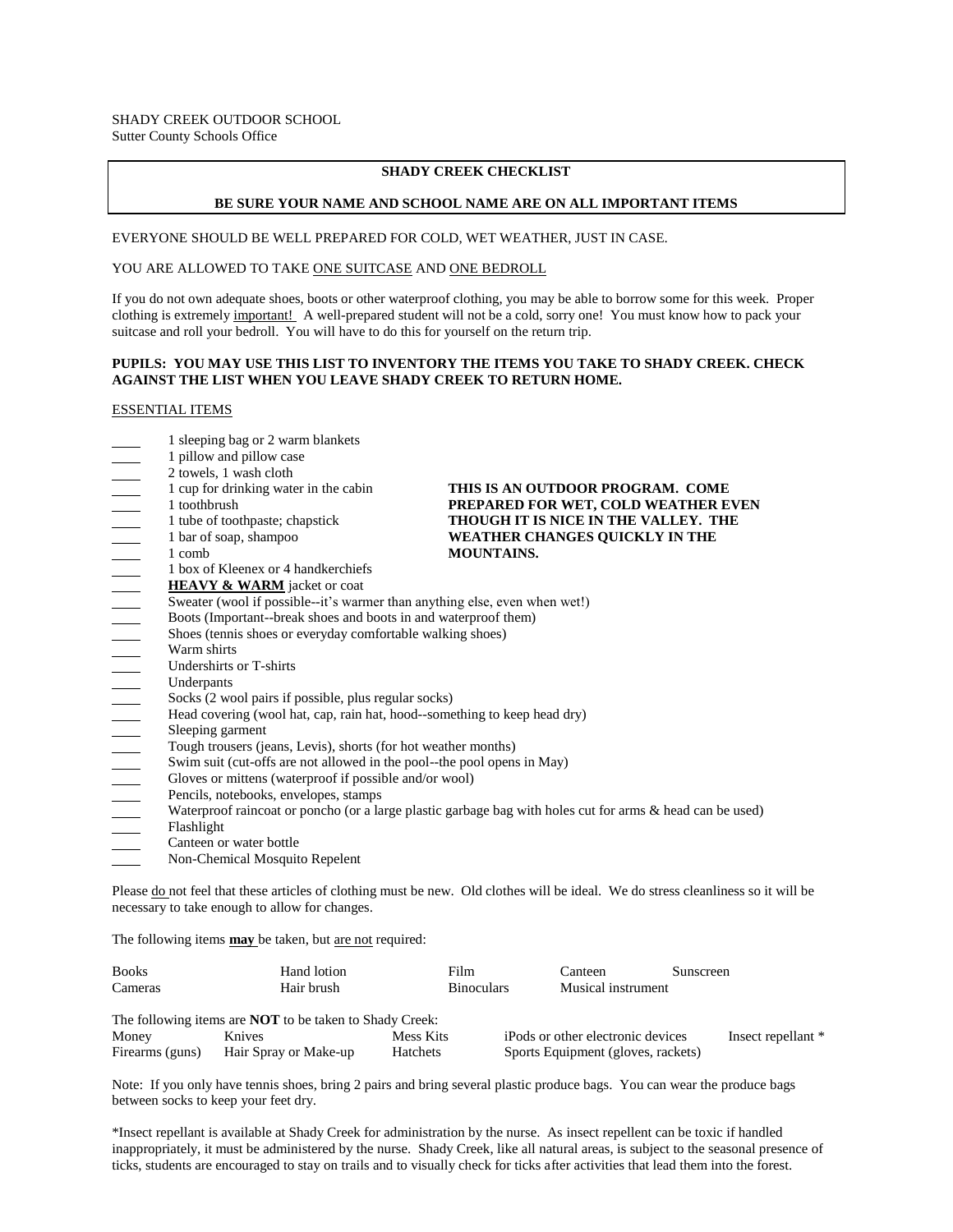# **PACKING FOR PREVENTION**

## **Outdoor School & Bed Bugs: Packing for Prevention**

Attending outdoor school is an exciting time for children. Making new friends, exploring nature, and trying new things are all part of the outdoor school experience and create memories that will last a lifetime. However, along with all the good parts of outdoor school, a pesky little bug can also be part of the experience. In recent years, bed bugs have increased greatly in North America. They are often found in hotels, multi-unit dwellings, and other structures that house people for short periods of time. While bed bugs may be a nuisance, they do not transmit disease to people. The good news is that there are simple steps that can be taken to help ensure that children do not bring bed bugs to outdoor school or back home. Although we only have a few cases a year among the more than 5000 students attending, we want to suggest some steps you can take to reduce that number to zero. We're doing our part to eliminate this pest here; please help us by following the packing advice given below:

# **PACKING FOR OUTDOOR SCHOOL**

 **Visually inspect items for bugs.** Take sleeping bags, blankets, and luggage out of storage, place them outdoors, and inspect them carefully for any signs of bugs or eggs. **Tumble bedding and luggage in clothes dryer.** Place bedding or luggage in the clothes dryer and tumble them on a high heat setting for 30 minutes. The heat from the dryer kills bed bugs and eggs. For items that cannot be placed in a dryer, vacuuming or cleaning with soap and water or alcohol based cleaning products will kill bed bugs. **Use a heavy gauge garbage bag as a liner in luggage.** Place all clothing inside the liner and tightly twist a knot to seal. This will help keep bed bugs out of clothing. In addition, place bedding in a separate garbage bag. Duffle bags are recommended as they can be placed in a dryer, unlike suitcases.

**Pack extra garbage bags.** Be sure to pack two extra garbage bags for your child. One bag will be used for all dirty clothing and the other will be used for dirty bedding. **Label these** with your child's name.

**Repellents.** Children may use insect repellent during the day to protect against mosquitoes and ticks. Repellents should not be used while sleeping. To protect a child's belongs from bed bugs, products containing permethrin which are labeled for use on fabrics can be applied to backpacks, duffle bags, and the outside of sleeping bags. Always follow the label directions when applying permethrin products.

# **COMING HOME FROM OUTDOOR SCHOOL**

**Inspect items before you bring them indoors.** Inspect items that cannot be placed in a washer/dryer for evidence of bed bugs outdoors and clean if necessary before bringing them indoors. Place bedding and clothes stored in garbage bags directly into the washer/dryer. Dispose of the plastic garbage bag outdoors.

**Clean all items returned from outdoor school.** For items that can be laundered, use a hot water setting and tumble dry on high heat for at least 30 minutes. For items that cannot be laundered, such as suitcases, vacuuming or cleaning with soap and water or alcohol based cleaning products are other options.

**Wipe off shoes.** Use rubbing alcohol or soap and water to wipe off the bottoms of shoes.